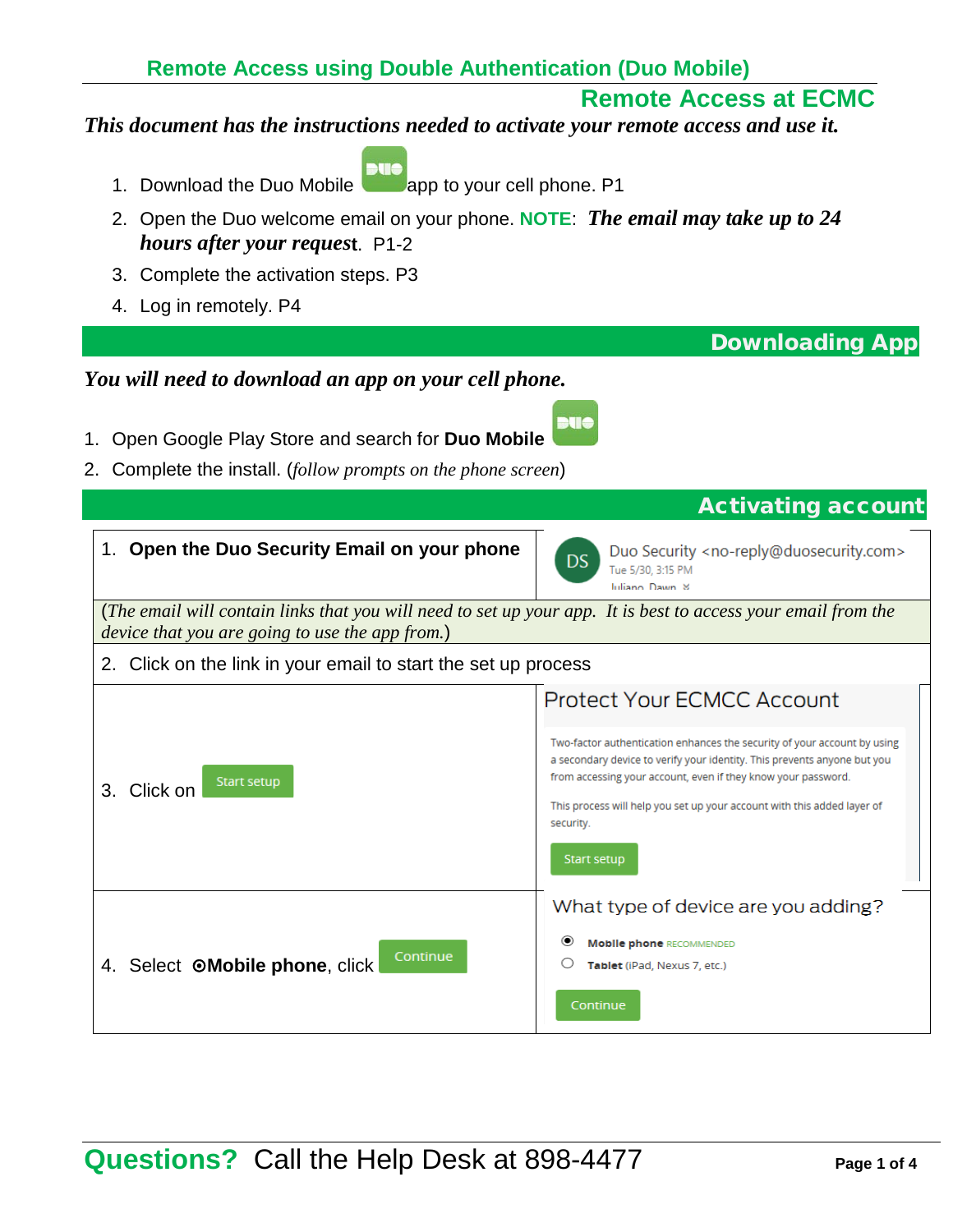# **Remote Access using Double Authentication (Duo Mobile)**

| 5. Enter your mobile phone number                                                                                                                    | Enter your phone number                                                                                                                                                                                                                         |
|------------------------------------------------------------------------------------------------------------------------------------------------------|-------------------------------------------------------------------------------------------------------------------------------------------------------------------------------------------------------------------------------------------------|
| Your typed number will display under the<br>text box.<br>Continue<br>Click on the checkbox and click<br>button will light up                         | $\checkmark$<br><b>United States</b><br>×<br>$+1$<br>XXX-XXXX<br>ex: (201) 234-5678                                                                                                                                                             |
| Continue<br>6. Click                                                                                                                                 | Continue<br>Back                                                                                                                                                                                                                                |
| 7. Select your mobile phone operating system, if<br>prompted.<br>Continue<br>8. Click on                                                             | What type of phone is 716-9<br>O<br><b>IPhone</b><br><b>Androld</b><br><b>Windows Phone</b><br>Continue<br><b>Back</b>                                                                                                                          |
|                                                                                                                                                      | Install Duo Mobile for iOS                                                                                                                                                                                                                      |
| I have Duo Mobile installed<br>9. Click<br>You may get a screen that says<br>"Finish by connecting to Duo Mobile";<br>click on Take me to Duo Mobile | 1. Launch the App Store app and<br>search for "Duo Mobile".<br>2. Tap "Get" and then "Install" to<br>duo mobile<br>download the app.<br>Tap "OK" when asked if Duo Mobile<br>Duo Mobile<br>GET<br>should be able to send push<br>notifications. |
|                                                                                                                                                      | I have Duo Mobile installed<br><b>Back</b>                                                                                                                                                                                                      |
| 10. The Duo app should open and look similar to<br>this.<br>11. You have completed this set up and can close<br>the app.                             | ●●●●○ Verizon LTE *<br>8:37 AM<br>1 * 90%<br>Edit                                                                                                                                                                                               |
| 12. Proceed to your browser on the device you<br>want to use for remote access $(ex.: your$<br><i>computer</i> )                                     | <b>ECMCC</b><br>π                                                                                                                                                                                                                               |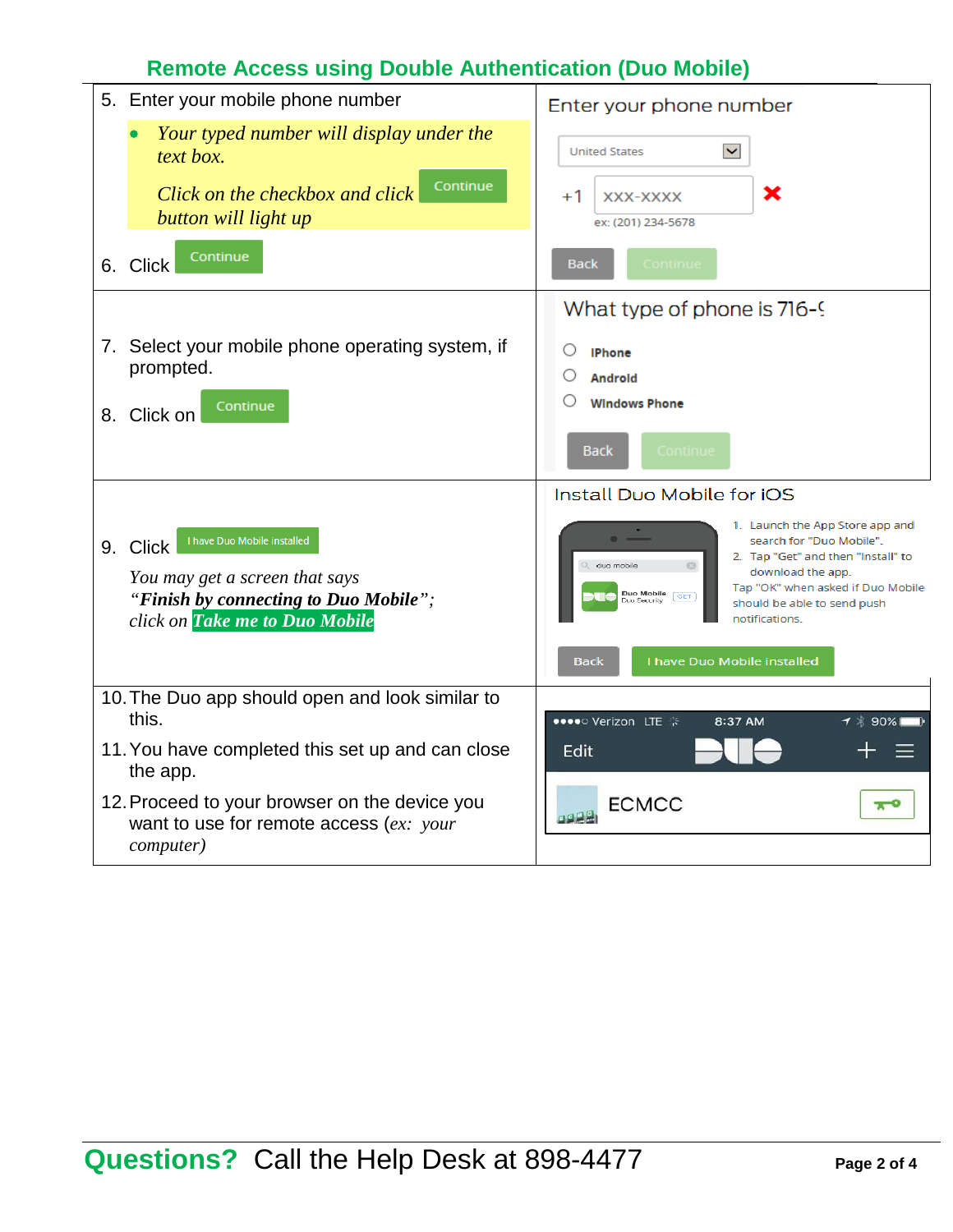# **Remote Access using Double Authentication (Duo Mobile)**

|    |                                                                                                                           | <b>Initial Log in using Citrix Receiver</b>                                                                                                                                                                    |  |
|----|---------------------------------------------------------------------------------------------------------------------------|----------------------------------------------------------------------------------------------------------------------------------------------------------------------------------------------------------------|--|
|    | 1. Open a web browser                                                                                                     |                                                                                                                                                                                                                |  |
|    | (instructions are based on Internet Explorer)                                                                             | Go to: https://ecmcvdesktop.ecmc.edu                                                                                                                                                                           |  |
|    | into ECMC computers. Click on Log On                                                                                      | 2. Citrix Receiver window will open, log in with the same user name and password that you use to log                                                                                                           |  |
| 3. | Choose Duo Push to authenticate                                                                                           | Choose an authentication method<br><b>DUO PUSh RECOMMENDED</b><br>Send Me a Push<br>Passcode<br><b>Enter a Passcode</b><br>Need help?<br>Powered by Duo Security                                               |  |
|    | 4. A notification will be sent to your phone.                                                                             |                                                                                                                                                                                                                |  |
| 5. | Click the PENDING NOTIFICATION                                                                                            |                                                                                                                                                                                                                |  |
| 6. | <b>Click</b>                                                                                                              | <b>Tip:</b> if you didn't accept push notifications from Duo Mobile, you will need to open the app to see the<br>request. If you accepted push notifications, you will get a popup notification on your phone. |  |
| 7. | On your first attempt you may have to<br>install the Citrix Receiver on your<br>computer,                                 | Install Citrix Receiver to access your applications<br>I agree with the Citrix license agreement<br>Install<br>Security details   Log on                                                                       |  |
| 8. | Install<br>Click on $\Box$ I agree with the Citrix license agreement and click on                                         |                                                                                                                                                                                                                |  |
| 9. | Message pops up, click on Run                                                                                             |                                                                                                                                                                                                                |  |
|    | Do you want to run or save CitrixReceiverWeb.exe (46.3 MB) from downloadplugins.citrix.com?<br>Run<br>Save<br>Cancel<br>× |                                                                                                                                                                                                                |  |
|    | 10. Follow the prompts to complete the set up of the Citrix Receiver                                                      |                                                                                                                                                                                                                |  |